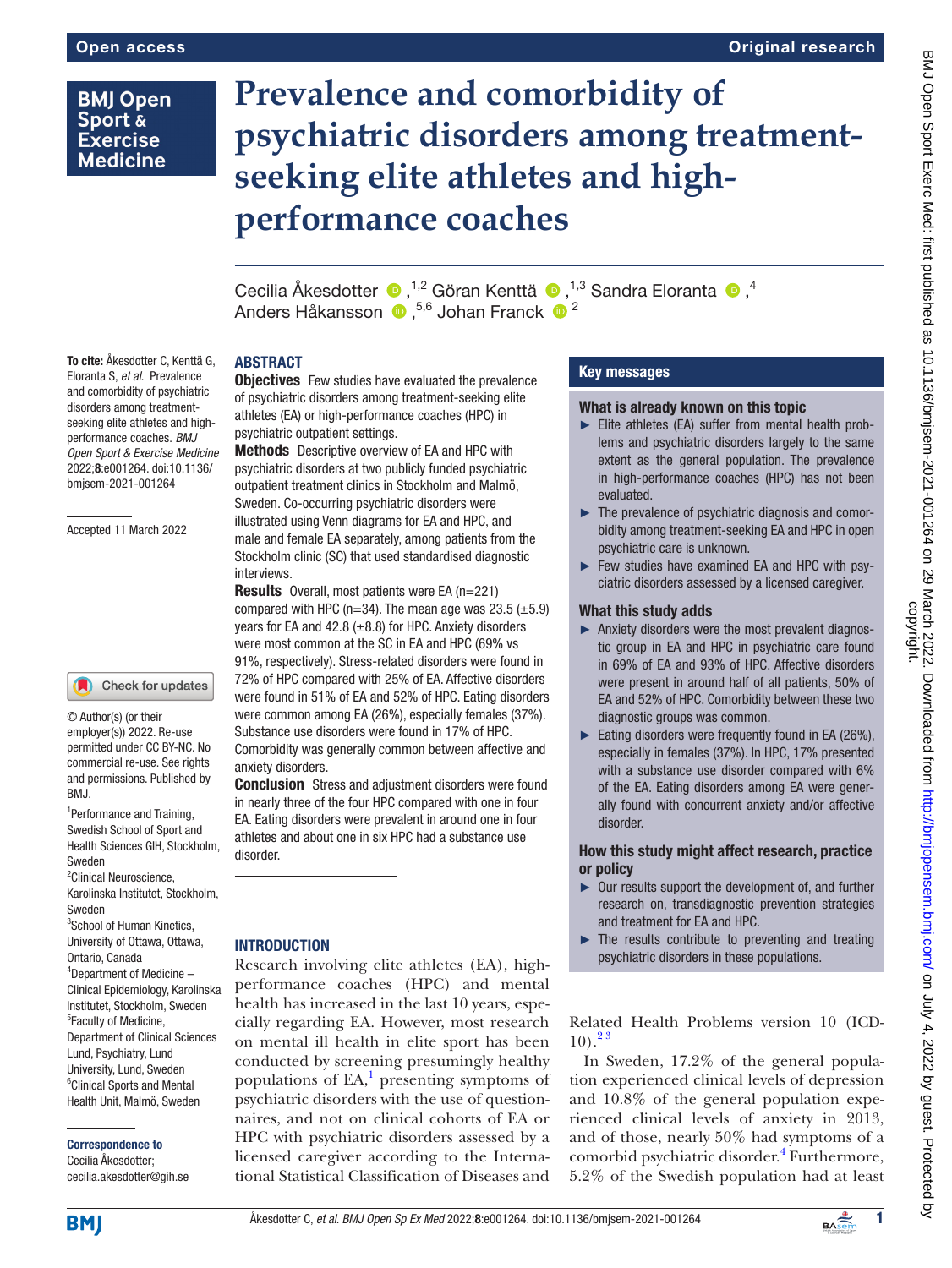one contact with specialised psychiatric care and a psychiatric medical record in  $2020$ ,<sup>[5](#page-6-3)</sup> and in Stockholm,  $16.5\%$ of the population used some form of psychiatric service in  $2017$ .<sup>[6](#page-6-4)</sup>

From a lifetime perspective, a longitudinal cohort study following individuals in New Zeeland from birth to age 45 years over time using three versions of the Diagnostic and Statistical Manual of Mental Disorders for diagnosis (versions 3–5) found that 86% were diagnosed with at least one psychiatric disorder<sup>7</sup> and only 17% had enduring mental health, $8$  indicating that episodes of psychiatric disorders may be more the norm than the exception.

EA are as vulnerable to psychiatric disorders in sport as the general population.<sup>29</sup> The female over-representation for many psychiatric disorders is also present among EA and includes, for example, affective, anxiety and eating disorders.<sup>10 11</sup> The prevalence of HPC is unknown.<sup>3</sup> For EA, specific risk factors include injury and overtraining, sport-related stressors and stigma towards help-seeking. Generic risk factors also apply to EA and HPC, such as genetics, low social support, poor general health, ineffective coping, history of violence and/or abuse and maladaptive personality traits.<sup>2 11-13</sup> Compared with EA, HPC are usually older, and females are underrepresented. For HPC, sport-related risk factors include performance-related pressure, job insecurity, excessive workload, feelings of isolation and challenges connected to work-life balance.<sup>3</sup> <sup>14 15</sup>

In Sweden, 8.1% of EA (at the national team level) reported a lifetime prevalence of psychiatric disorders (females 10.7%, males 4.4%). Most common were depressive disorders, eating disorders and stress-related disorders.[16](#page-7-0) In France, all EA undergo annual psychiatric evaluations, and 16.9% had at least one ongoing or recent psychiatric disorder (females  $20.2\%$ , males  $15.1\%$ ).<sup>17</sup> A prospective study (12 months) with Dutch EA found symptoms of psychiatric disorders, that is, reaching the established clinical cut-off using validated questionnaires but without a psychiatric evaluation by a licensed caregiver, ranging from 6% for adverse alcohol use to 57% for symptoms of anxiety/depression.<sup>[9](#page-6-9)</sup>

Regarding specific diagnoses, eating disorders are overrepresented among  $EA^{18}$ <sup>19</sup> and substance use disorders may be more prevalent than in the normal population.<sup>[20](#page-7-3)</sup> Most research that targets mental health among HPC has addressed coaching stress and/or burnout,<sup>[3](#page-6-8)</sup> but anecdotal reports of harmful alcohol use have also been reported.<sup>21</sup>

To our knowledge, no study has evaluated psychiatric disorders and comorbidity among EA or HPC in psychiatric outpatient treatment. Therefore, this study describes comorbidities between psychiatric disorders and clinical characteristics among EA and HPC in a consecutive clinical cohort.

#### **METHODS** Study population

To meet the need for psychiatric treatment in elite sports, different models of service provision have been established worldwide. $^{22}$  In Sweden, two psychiatric outpatient clinics specialising in elite sport, Mottagningen för Elitidrott och Hälsa, in Stockholm and Malmö, opened in early 2015 and late 2017, respectively. These two clinics are each located within a larger psychiatric clinic specialised in addiction open to the general population in Sweden. Substance use disorders can therefore be treated within the sport specialised clinics. Eating disorders are also evaluated and treated at the two clinics, but more severe cases can be referred to specialised eating disorder treatment centres after evaluation. Neuropsychiatric screenings, including assessment of attention deficit hyperactivity disorder (ADHD), are also performed. Both clinics represent a collaboration between the Swedish Sports Federation (Riksidrottsförbundet) and the public healthcare system in Sweden and have a nationwide intake of patients. The Swedish Sports Federation governs sports in Sweden. It incorporates the majority of all sports, including team sports, for example, soccer and ice hockey, and individual sports, such as swimming and gymnastics.

Patients contact the clinics using the webpage for the Swedish healthcare system (Vårdguiden www.1177.se). This electronic self-referral system was not in use during the first year, thus it is not possible to present the total number of EA and HPC contacting the clinics. After selfreferral, a medical secretary generally contacts the EA or HPC to book a first appointment. During this conversation, potential patients can be referred to contact other care providers or a sport psychologist if performance enhancement strategies were their sole reason for helpseeking. All patients who after self-referral visited either of the two clinics for a psychiatric evaluation from February 2015 to May 2021 were included in a retrospectively analysed clinical cohort. All data were pseudonymised before analysis and no direct or indirect identification of specific individuals was possible based on the dataset.

It is possible for patients <18 years to seek psychiatric treatment without their guardians being informed. This is rarely the case in practice, and if it happens, the treating psychologist encourages the patient to involve the parents in their treatment. All patients fulfilling the inclusion criteria were therefore included. Inclusion criteria were (a) either a history of national team representation (as an athlete or coach) during the preceding 2 years or seeking psychiatric treatment within 1 year of retirement from elite sport defined as a history of national team representation during the preceding 2years, (b) assessed with a standardised diagnostic interview at admission and at least one current psychiatric disorder according to the ICD-10<sup>[23](#page-7-6)</sup> and (c) no longer in treatment at any of the two clinics. Reasons for no longer being active in treatment were that the treatment was completed, being referred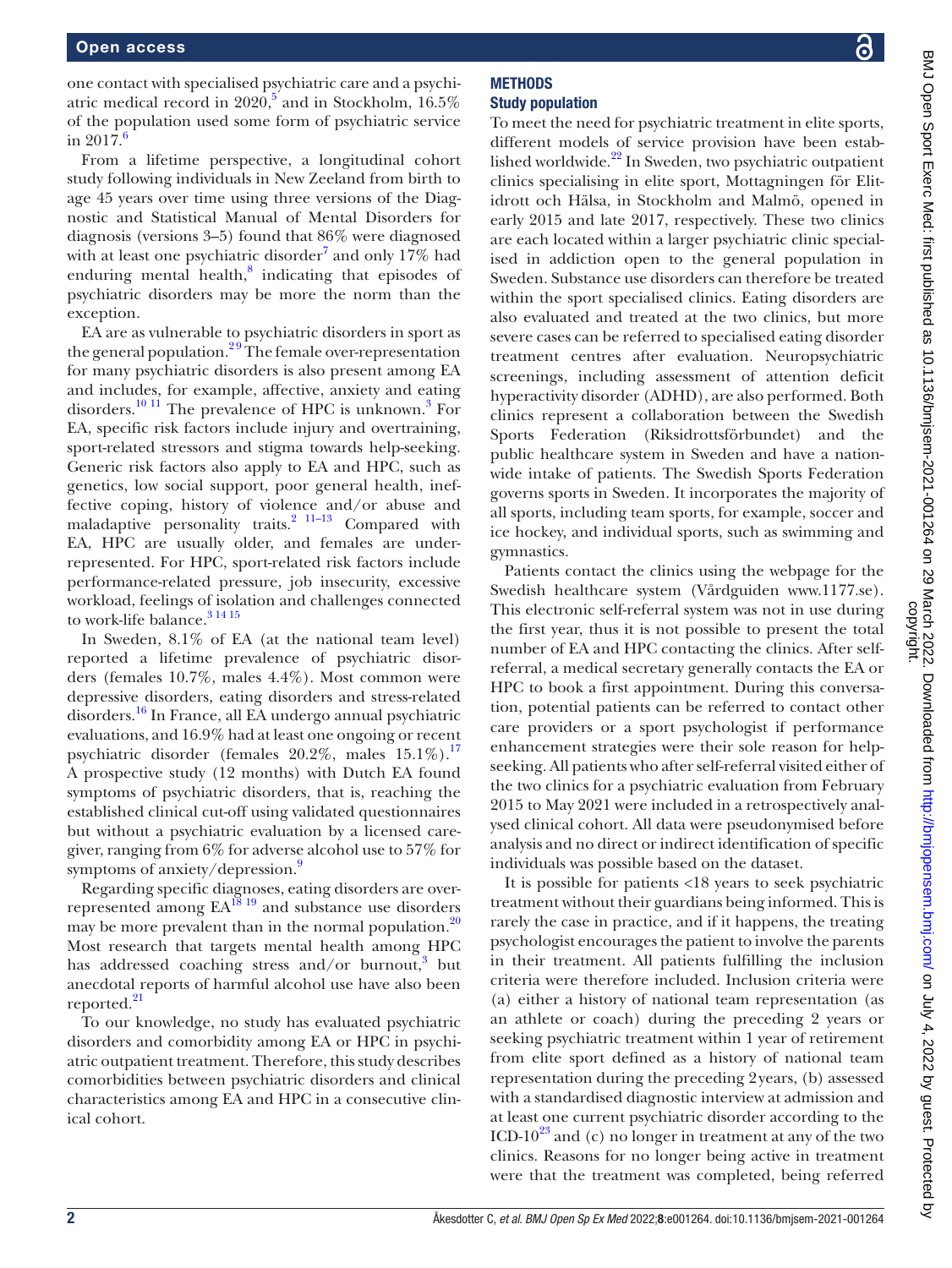

<span id="page-2-0"></span>Figure 1 Flowchart of inclusion. Basic demographic description of the cohort is based on patients from both Stockholm clinic (SC) and Malmö clinic (n=255). To assess prevalence of specific diagnostic groups [\(table 1\)](#page-3-0) and comorbidities, only patients from SC (n=209) are included based on their use of standardised diagnostic interviews at admission. EA, elite athletes; HPC, high-performance coaches.

to other psychiatric clinics or treatment closer to home, moving or difficulties in attending the treatment sessions.

#### Design and procedure

At the Stockholm clinic (SC), all patients underwent standardised diagnostic interviews using the Mini-International Neuropsychiatric Interview (MINI) 7.0.0 Swedish version<sup>24</sup> by a psychiatrist at admission. Only psychiatric diagnoses assessed in connection to the index treatment episode, defined as the time of treatment at the specialised sports clinic, are included (ie, any prior history of mental health disorders previously given by other caregivers was not considered). Diagnostic assessments at the Malmö Clinic were performed by a licensed psychiatrist according to ICD-10 criteria but did not include a standardised diagnostic interview. Based on this notable difference, only patients from the SC are included in the presentation of prevalence and comorbidity. In the demographical description (age, sex, role), athletes from both clinics are included ([figure](#page-2-0) 1).

Assessment of comorbidity between specific disorders was based on four diagnostic ICD-10 categories: $^{23}$  $^{23}$  $^{23}$  disorders due to psychoactive substance use (ICD-10: F10–F19, Z721), affective disorders (ICD-10: F30–F39), anxiety disorders (ICD-10: F40–F43) and eating disorders (ICD-10: F50). These ICD-10 categories were chosen based

on being the most common diagnostic groups. All HPC  $(n=29)$  and 97% of the EA  $(n=175)$  from the SC had at least one disorder encompassed by these four groups. Venn diagrams were used to display the comorbidities between disorders within these four main diagnostic groups. A small number of uncommon disorders (n<5) were labelled 'other disorders' ([table](#page-3-0) 1), such as ADHD and/or premenstrual dysphoric disorder.

Absolute numbers, proportions and means, by sex and separately for EA and HPC, were used to summarise the data. The distribution of psychiatric diagnoses was compared by sex using a  $\chi^2$  test or Fisher's exact tests (for expected contingency table cell counts smaller than 5). Two-sample t-tests were used to investigate if the patients' age at first contact with the clinic and the number of psychiatric diagnoses differed by sex. Due to the small group of HPC (n=29) and hence lack of power, formal statistical analyses were only performed for the EA dataset. The ggVennDiagram package in R was used to illustrate and contrast psychiatric comorbidity graphically, and the statistical programme SPSS  $V.26^{25}$  was used for data management and the statistical analyses.

#### Patient and public involvement

Patients and/or the public were not involved in the design, or conduct, or reporting, or dissemination plans of this research.

#### RESULTS

In total, 255 EA and HPC fulfilled the inclusion criteria of the cohort between February 2015 and April 2021. A majority (n=221) were EA, of which 69% were females and 31% were males, compared with the HPC (n=34), of which 32% were females and 68% were males. The mean age at index admission for EA was 23.5 (±5.9, corresponding to 1 SD) years and  $42.4$  ( $\pm 8.8$ ) years for HPC. No significant difference in treatment-seeking age was found by sex for EA (females:  $23.5$  years ( $\pm 5.4$ ) years, males:  $24.5$  ( $\pm 6.9$ ) years, p value=0.12). The mean age for female and male HPC was  $43.3$  ( $\pm 6.9$ ) years and  $41.9$ (±9.7) years, respectively. As the SC used standardised diagnostic interviews at admission, only patients from this clinic are included in presenting the prevalence of psychiatric disorders among EA and HPC ([table](#page-3-0) 1).

#### Elite athletes

Of all patients (n=209) from the SC, 66% were diagnosed with more than one psychiatric disorder (two diagnoses 26%, >2 diagnoses 39%). Of the EA, 69% (n=180) had an anxiety disorder. No significant sex difference in anxiety disorders was observed overall (females: 70%, males:  $67\%$ , p value  $\chi^2$ =0.89). Within this group, phobic disorders were most common (31%) and mostly represented social anxiety disorders. Other anxiety disorders, including, for example, generalised anxiety disorder, panic disorder and other unspecified anxiety disorders, were found in 29% of the EA. For example, stress-related disorders, including, for example, acute stress reactions,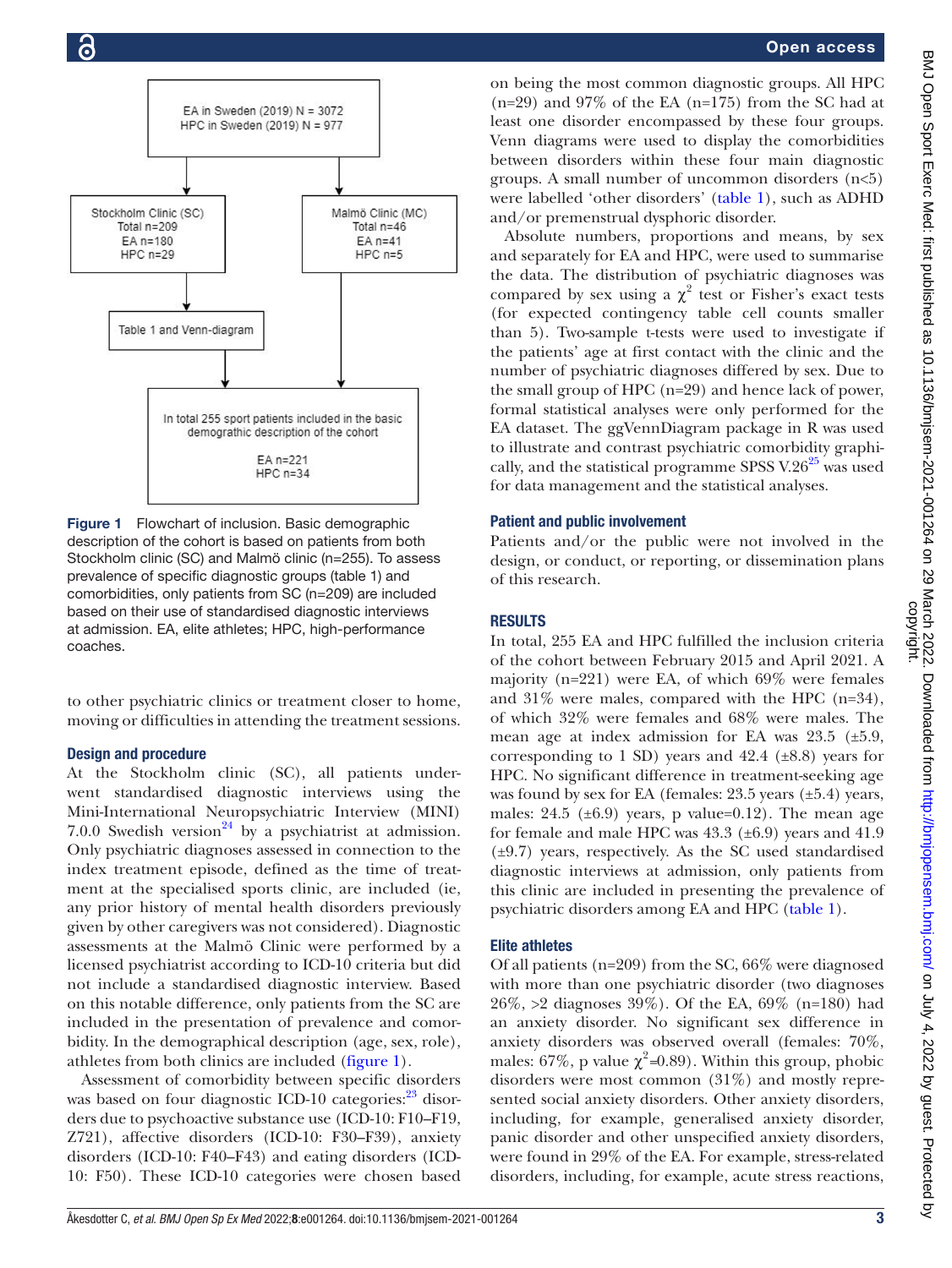Table 1 Prevalence of psychiatric disorders among elite athletes (EA) and high-performance coaches (HPC) from the Stockholm Clinic between February 2015 and May 2021

<span id="page-3-0"></span>

|                                                                                |                                                                      | EA                        |                             |                          | <b>HPC</b>               |                           |                          |
|--------------------------------------------------------------------------------|----------------------------------------------------------------------|---------------------------|-----------------------------|--------------------------|--------------------------|---------------------------|--------------------------|
|                                                                                |                                                                      | <b>Total</b><br>$(n=180)$ | <b>Females</b><br>$(n=122)$ | <b>Males</b><br>$(n=58)$ | <b>Total</b><br>$(n=29)$ | <b>Females</b><br>$(n=9)$ | <b>Males</b><br>$(n=20)$ |
| Anxiety disorders                                                              | Any anxiety disorder                                                 | 69%                       | 70%                         | 67%                      | 93%                      | 100%                      | 90%                      |
|                                                                                | Phobic anxiety disorders (F40)                                       | 31%                       | 33%                         | 26%                      | n<5                      | 100%                      | n<5                      |
|                                                                                | Other anxiety disorders (F41)                                        | 29%                       | 27%                         | 33%                      | 28%                      | n<5                       | 35%                      |
|                                                                                | Obsessive-compulsive disorder (F42)                                  | 8%                        | 7%                          | 9%                       | n<5                      | n<5                       | n<5                      |
|                                                                                | Reaction to severe stress and<br>adjustment disorders (F43)          | 25%                       | 28%                         | 19%                      | 72%                      | 89%                       | 65%                      |
| Affective disorders                                                            | Any affective disorder                                               | 51%                       | 50%                         | 52%                      | 52%                      | 78%                       | 40%                      |
|                                                                                | Major depressive disorder, single<br>episode or recurrent (F32, F33) | 37%                       | 37%                         | 36%                      | 28%                      | n<5                       | n<5                      |
|                                                                                | Bipolar disorder (F31)                                               | n<5                       | n<5                         | n<5                      | n<5                      | n<5                       | n<5                      |
| Eating disorders                                                               | Any eating disorder (F50)                                            | 26%                       | 37%                         | n<5                      | n<5                      | n<5                       | n<5                      |
|                                                                                | Anorexia nervosa (F50.0)                                             | 7%                        | 11%                         | n<5                      | n<5                      | n<5                       | n<5                      |
|                                                                                | Bulimia nervosa (F50.2)                                              | 3%                        | 5%                          | n<5                      | n<5                      | n<5                       | n<5                      |
|                                                                                | Eating disorder, unspecified (F50.9)                                 | 20%                       | 29%                         | n<5                      | n<5                      | n<5                       | n<5                      |
| Mental and<br>behavioural<br>disorders due<br>to psychoactive<br>substance use | Any disorders due to psychoactive<br>substance use                   | 6%                        | n<5                         | 14%                      | 17%                      | n<5                       | n<5                      |
|                                                                                | Alcohol-related disorders (F10, Z721)                                | 6%                        | n<5                         | 14%                      | n<5                      | n<5                       | n<5                      |
|                                                                                | Other substance-related disorders                                    | n<5                       | n<5                         | n<5                      | n<5                      | n<5                       | n<5                      |
| Other disorders                                                                | Any other disorder                                                   | 7%                        | 6%                          | 10%                      | n<5                      | n<5                       | n<5                      |

Cell counts with fewer than five individuals are displayed as n<5 for data protection purposes.

adjustment disorder, other reactions to severe stress and post-traumatic stress disorder, were observed in 25% of the EA.

Affective disorders, including major depression episodes, were found in  $51\%$  of the EA, with no significant sex difference (females: 50%, males: 52%, p value  $\chi^2$ =0.95). Eating disorders were present in 26% and more common in females (females: 37%, males n<5, p value χ2 *<*0.001). Of the eating disorders, non-specified were most common (20%), followed by anorexia nervosa (7%) and bulimia nervosa (3%). Disorders due to psychoactive substance use were observed in 6% of the EA and more often in males (females n<5; males 14%, p value*=*0.01).

#### High-performance coaches

Similarly to the EA, the most common diagnostic category in HPC was an anxiety disorder, with 93% having at least one such diagnosis (females: 100%, males 90%). Stress-related disorders were most frequent (72%), followed by other anxiety disorders (28%). In HPC, 52% had been diagnosed with an affective disorder (females: 78%, males: 40%) and disorders due to psychoactive substance use were found in 17% (females: n<5, males: n<5). Eating disorder diagnoses were uncommon (n<5).

#### **Comorbidity**

The mean number of co-occurring psychiatric diagnoses in females  $(n=122)$  was 2.5  $(\pm 1.6)$  and in males  $(n=58)$ the corresponding number was  $2.4$  ( $\pm$ 1.3). No significant sex difference in diagnoses was observed (p=0.60). Comorbidities across diagnostic groups are presented for those EA and HPC diagnosed in at least one of the four investigated diagnostic groups: substance use disorders, affective disorders, anxiety disorders and eating disorders [\(figure](#page-4-0) 2). All HPC (n=29) and  $97\%$  of the EA (n=175) from SC had at least one disorder encompassed by these four groups. [Figure](#page-4-0) 2A shows the comorbidity of mental health disorders in the EA. Anxiety disorders alone were most common (30%), followed by accompanying anxiety and affective disorders (23%) and affective disorders alone (14%). Eating disorders tended to co-occur with an anxiety disorder (7%) or with both anxiety and affective disorder (7%) rather than manifesting as the sole disorder (7%).

Among HPC, [figure](#page-4-0) 2B, anxiety disorders occurred both alone (34%) or concurrently with an affective disorder (38%). [Figure](#page-4-1) 3A,B presents comorbidity for female and male EA.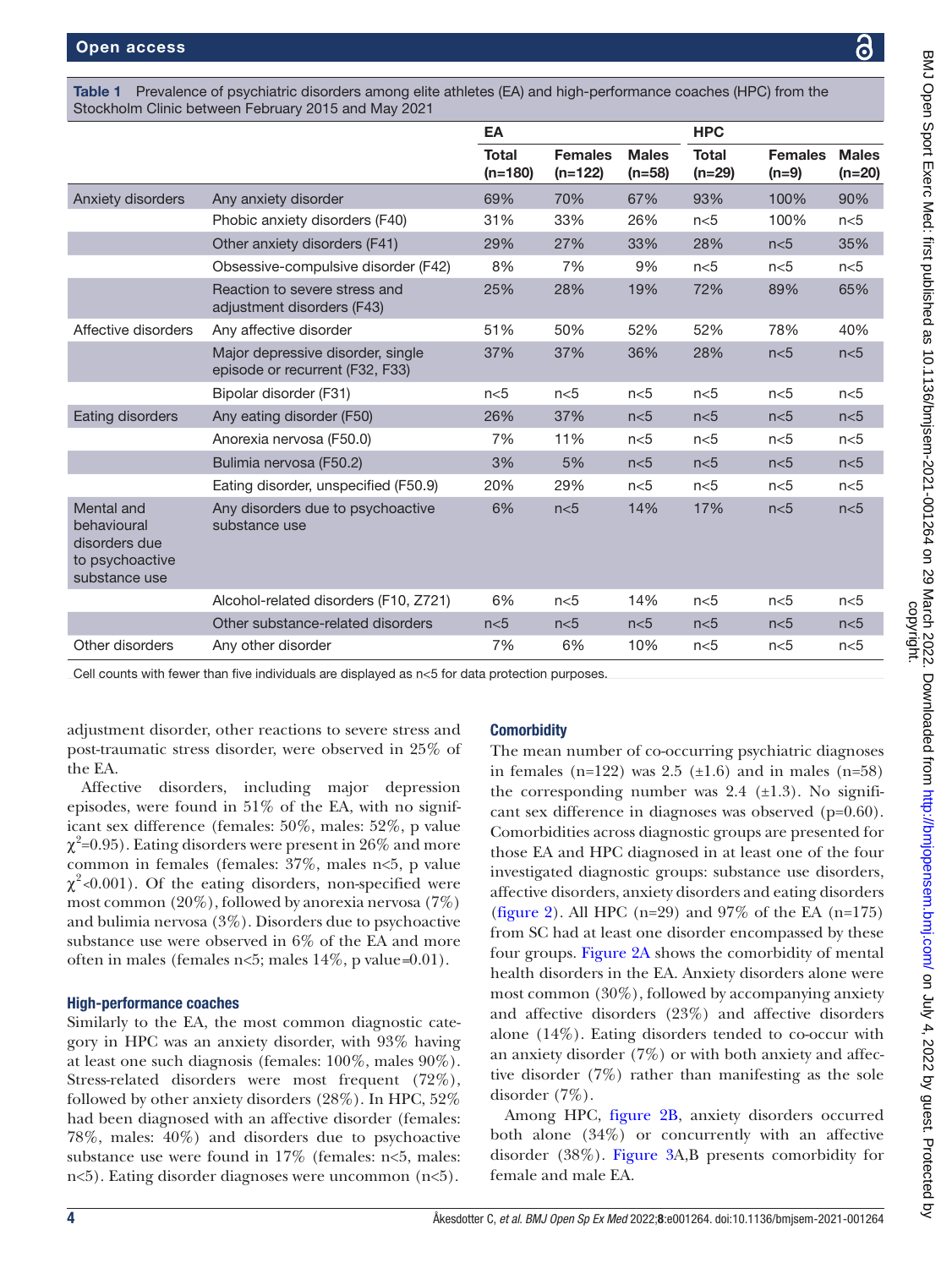

\***Cells with less than 5 individuals not displayed for patient privacy purposes**

<span id="page-4-0"></span>Figure 2 Venn diagrams showing the comorbidity of (A) elite athletes (n=175) and (B) high performance coaches (n=29) with at least one disorder in the four main categories (substance use disorders, affective disorders, anxiety disorders and eating disorders) in patients from the Stockholm Clinic. Darker color equals a higher prevalence for this group or overlap of groups.

[Figure](#page-4-1) 3A highlights that 10% of female EA with at least one disorder in the four diagnostic groups had sole eating disorders and 28% had eating disorders comorbid with anxiety and/or affective disorders.

#### **DISCUSSION**

Based on the total EA (n=3072) and HPC (n=977) in Sweden  $2019,^{26}$   $^{27}$  this study comprises 7% of all EA and 3.5% of HPC. In comparison, 5.2% of the general population in Sweden had a least one contact with specialised psychiatric care in 2020.<sup>[5](#page-6-3)</sup> As any patient may also seek

treatment from private caregivers or other parts of the public healthcare system (eg, primary care), direct comparisons of care utilisation should be interpreted with caution.

#### Gender and age

Overall, more female than male EA are included in the cohort (n=153 vs n=68) despite a slight male dominance in national team representation among EA in Sweden in 2019 (n=1651, 53.7% vs n=1421, 46.3%). This finding is consistent with the female over-representation



with less than 5 individuals not displayed for patient privacy purpo

<span id="page-4-1"></span>Figure 3 Comorbidity in (A) female elite athletes (n=119) and (B) male elite athletes (n=56) from the Stockholm Clinic that were diagnosed with at least one disorder in the four main categories (substance use disorders, affective disorders, anxiety disorders and eating disorders). Darker color equals a higher prevalence for this group or overlap of groups.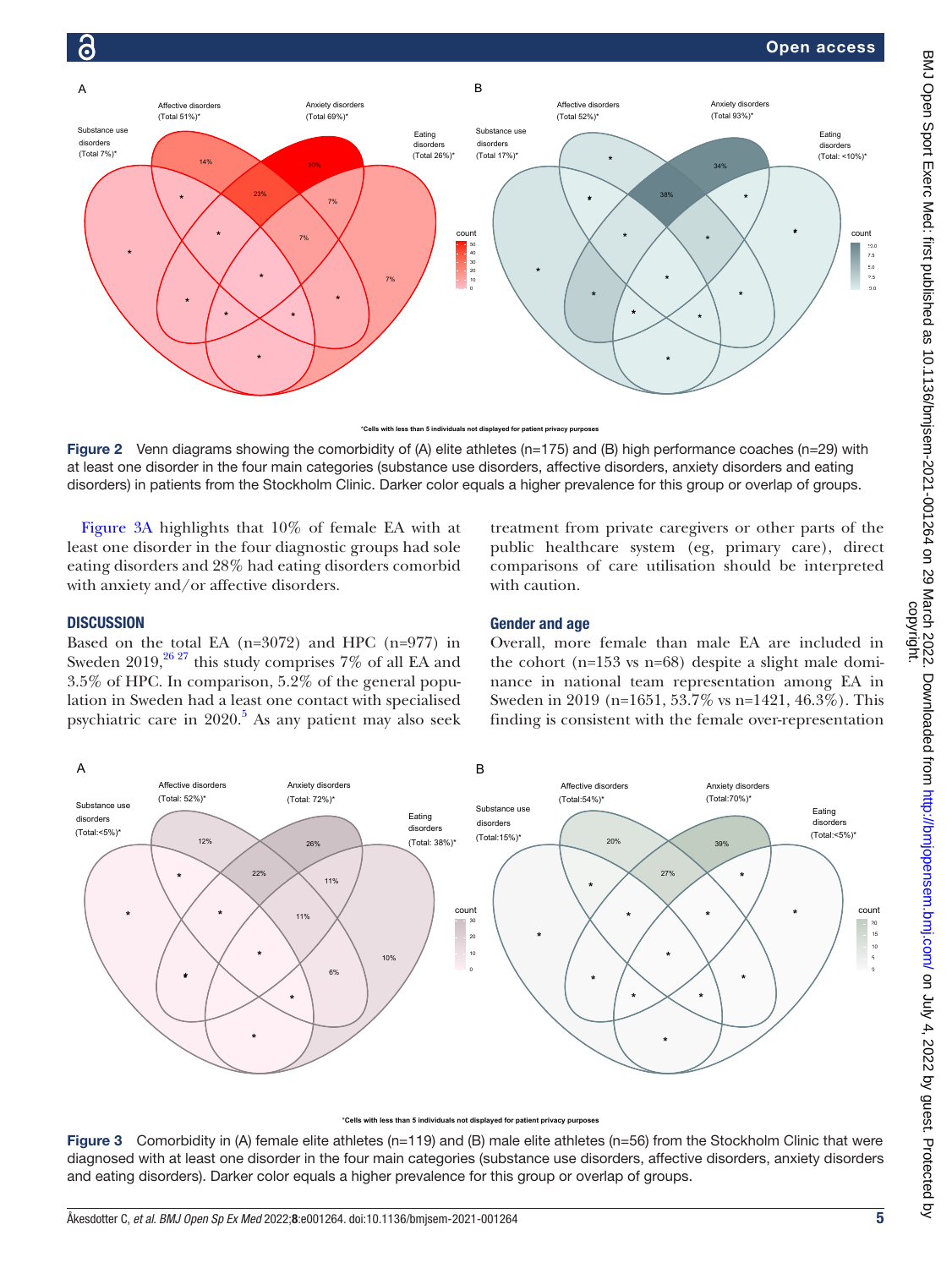regarding the prevalence of most psychiatric disorders in the general population.<sup>28</sup> In addition, female EA have previously been reported at a 30% higher lifetime risk of having a psychiatric disorder than their male counterparts.[17](#page-7-1)

The mean age for EA at first contact with the clinics was 23.5 years. Previous research has found that selfreported first onset of mental health problems among Swedish EA peaked at age 19 years, with 50% of onsets between 17 and 21 years<sup>16</sup>, and in longitudinal research on psychiatric disorders, 59% of onsets had occurred by adolescence.<sup>7</sup> EA in this study might likely have had symptoms some time before seeking help or seeking treatment for a recurring episode.

#### Psychiatric diagnosis and comorbidity

The average number of psychiatric diagnoses in EA was 2.38 (±1.5) in the SC sample. French EA had a lifetime prevalence of 1.46 ( $\pm$ 0.7) psychiatric disorders.<sup>17</sup> As comorbidity is associated with more severe symptoms and lower quality of life, $<sup>4</sup>$  $<sup>4</sup>$  $<sup>4</sup>$  it is expected that athletes</sup> actively seeking psychiatric treatment have more severe symptoms compared with those found by the screening of presumably healthy EA. This finding also highlights the need for specialised psychiatric care for EA and HPC. These clinics play an important role as more complex mental health problems should always be assessed and treated by a licensed professional.

More than one-third of female EA had an eating disorder. In Europe, 1%–4% of women have been found to suffer from anorexia nervosa during their life-time.<sup>[29](#page-7-11)</sup> Previous research found eating disorders to be significantly more prevalent in EA than in the general population.[2 18](#page-6-1) Together, this points towards an unmet treatment need for eating disorders in this group. Therefore, it is advisable to screen for eating disorders among EA expressing psychological distress, even if this is not the main indication for help-seeking as symptoms of eating disorders are often under-reported or hidden.<sup>[2](#page-6-1)</sup>

Around two-thirds of EA had one or more anxiety disorders. In comparison, 10.8% of the general Swedish population have been found to suffer from clinical levels of anxiety. [4](#page-6-2) Interestingly, in EA almost one-third had a phobic anxiety disorder, and most of these patients, in turn, met diagnostic criteria for a social anxiety disorder. Social anxiety disorder shares many elements with performance anxiety commonly described in sports psychology. The aetiology of social anxiety disorders is explained by a complex interplay between genetic and environmental influences, $30$  and this is yet to be explored in the present patient population. Investigating how anxiety disorders and other disorders in EA interact may also lead to a better understanding of psychiatric symptoms in individuals with significant performance anxiety levels.

One in four EA experienced a stress-related disorder that may have relevance for potential overtraining syndromes (characterised by the imbalance between training and non-training stressors and recovery) $31$  since

they might benefit from treatment as an adjustment disorder.<sup>[32](#page-7-14)</sup> The high prevalence of affective disorders in EA, found in around half of the help-seeking athletes, is in agreement with earlier data indicating a high prevalence of depressive symptoms in elite sport. $33$  For context, a point prevalence of 17.2% of clinical levels of depression have been found in the general Swedish population.<sup>[4](#page-6-2)</sup> Lastly, regarding sex differences, the over-representation of eating disorders among female EA and substance use disorders in males, respectively, reflects previous research in  $EA<sup>2</sup>$  $EA<sup>2</sup>$  $EA<sup>2</sup>$ 

In treatment-seeking HPC, psychiatric disorders or symptoms of disorders have seemingly not been evaluated before.<sup>[3](#page-6-8)</sup> In this group, the 93% prevalence of anxiety disorders stands out. Among the anxiety disorders, reactions to severe stress and adjustment disorders were observed in 72%. These are high numbers compared with the 25% of the EA sample that shares the same demanding and highly competitive context, suggesting that stress-related disorders in HPC merit further research. In the general population of Sweden in 2016, half of those with a psychiatric diagnosis resulting in sick leave suffered from a stress-related diagnosis.<sup>[34](#page-7-16)</sup> Risk factors for mental health problems in HPC suggested by previous research are also typically stress related, such as job insecurity, excessive workload and performance-related pressure.<sup>31415</sup>

In HPC, 17% presented with a disorder due to psychoactive substance use. This finding signals a need to evaluate further the culture of substance use among HPC since this finding is also in agreement with qualitative research.<sup>21</sup> Future research with larger samples should also explore the comorbidity between anxiety disorders, affective disorders and substance use disorders among HPC. Together, more research is needed regarding the mental health of HPC as this group has not gained the same attention as  $EA^3$  $EA^3$  and, at least in a treatment setting, seems to present with a somewhat different psychiatric symptom spectrum.

Comorbidity between the four main diagnostic categories (substance use disorders, affective disorders, anxiety disorders and eating disorders) was present in 47% of EA and 58% of HPC. Therefore, we advocate for the use of transdiagnostic treatment and prevention, a valuable approach for patients with different psychiatric conditions, $735$  and that this should be explored in future research with elite sports patients. An increased understanding of the overlap of different psychiatric disorders in EA and HPC also contributes to all stakeholders working to counteract mental health problems in elite sports.

#### Strengths and limitations

This study of psychiatric diagnoses, comorbidity and clinical characteristics of a treatment-seeking cohort of EA and HPC may be the first to evaluate this population. Still, more research is needed from comparable contexts. The study has several important limitations, including the limited number of participants, especially HPC. Since it is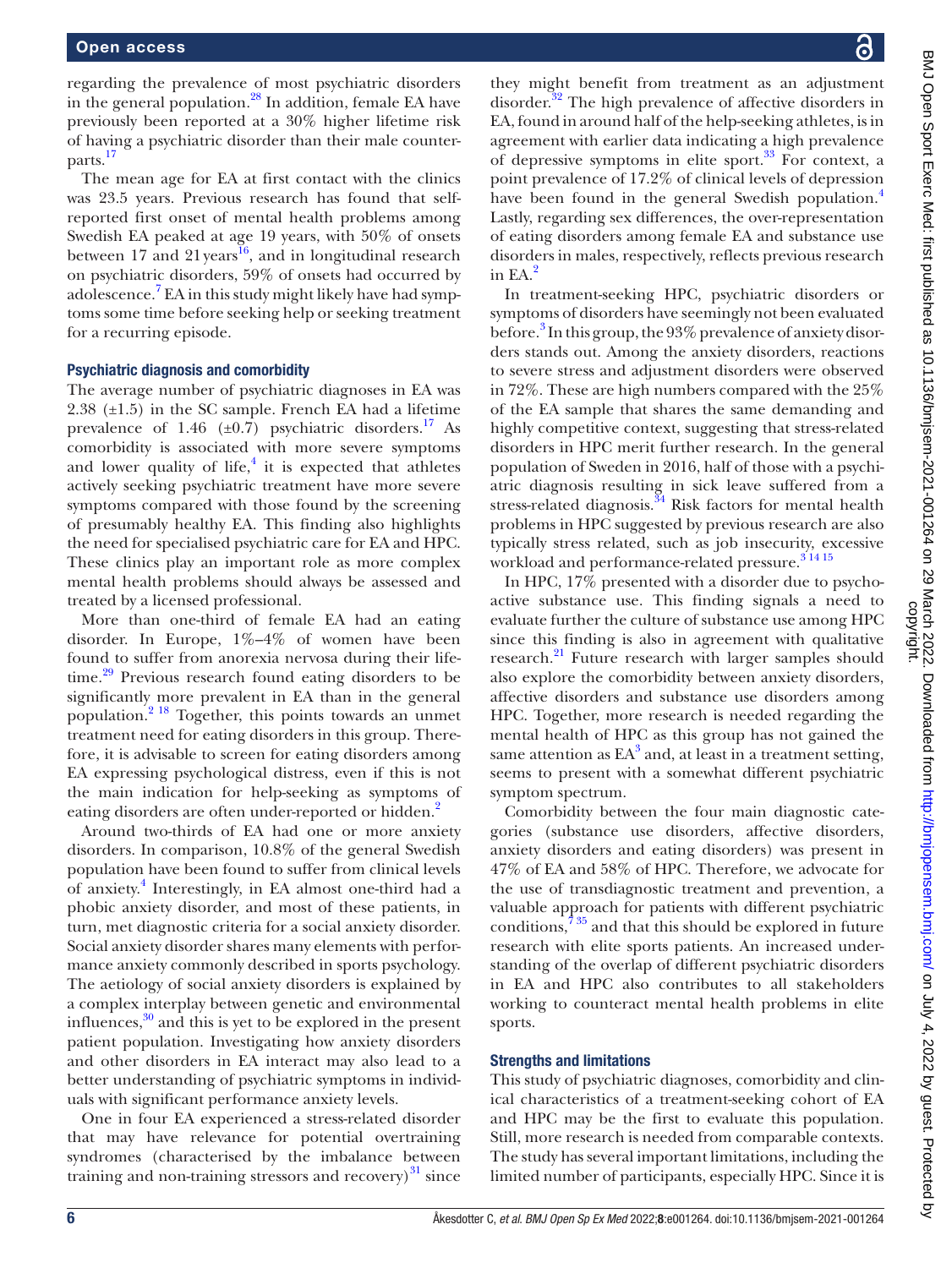a natural observation of those actively seeking psychiatric treatment by self-referral at two elite sport specialised clinics, the generalisability of results is likely limited outside this group. Furthermore, the MINI diagnostic interview does not include neuropsychiatric diagnosis or sleep disorders. In practice, if these disorders were suspected, they were assessed using additional validated questionnaires. Even so, a risk of underdiagnosis of these disorders is possible. It is also possible that patients with more chronic or severe conditions are under-represented due to the inclusion only of patients no longer active in treatment. Patients with more severe psychiatric disorders, such as psychosis or suicidal ideation, are also likely to have their first assessment elsewhere, for example, at a clinic with inpatient psychiatric care. Other disorders, like ADHD, manifest in childhood and are likely to be assessed and treated at a younger age. Overall, psychiatric diagnoses are based on diagnostic criteria combined with clinical judgement; in this study, all psychiatrists responsible for diagnostic assessment were clinicians with broad experience from manual-based psychiatric assessments from different settings of general psychiatry.

Moreover, only disorders assessed in connection to the index treatment episode were included, thus disregarding any life history of comorbidity and diagnoses established during previous contacts with psychiatric care. The use of different admission procedures at the two clinics also limits the possibility to combine datasets outside descriptions of age, sex and role of the patients. There is a free choice of care in Sweden independent of your residence and the clinics included in this study have a nationwide intake of patients. Patients from all over Sweden are treated at the two clinics, increasing generalisability of results outside of the two cities (Stockholm and Malmö). In some psychiatric clinics in Sweden, reimbursement is linked to the number of diagnoses reported in medical records. Because the clinics included in this study did not use this payment structure, it is not prone to systematic over-reporting of diagnoses. A strength of the study is that observations were made in a standard clinical setting which adds to its ecological validity and that all patients between 2015 and 2021 fulfilling the inclusion criteria were included, thereby minimising selfselection bias.

#### **Conclusions**

Anxiety and depressive disorders were the most prevalent diagnostic groups in a clinical cohort of EA and HPC. Stress and adjustment disorders were found in nearly three out of four HPC compared with one in four EA. Eating disorders were prevalent in around one in four athletes and about one in six HPC had a substance use disorder. Most of these patients also had comorbid anxiety and/or depressive disorder.

Twitter Cecilia Åkesdotter [@the\\_sportpsych](https://twitter.com/the_sportpsych)

Acknowledgements The authors thank the staff at the two clinics for their help with conducting this study.

Contributors All authors made significant contributions to the research and interpretations of findings, contributed to interpretations and presentations of findings and made significant contributions to the text. CÅ, GK, AH and JF were responsible for data collection. SE made important contributions regarding statistical analyses. CÅ wrote the major part of the paper and are responsible for the overall content as the guarantor.

Funding The study was funded by the Swedish School of Sport and Health Sciences and Region Stockholm.

Competing interests CÅ and GK had a part-time employment at the Stockholm Clinic and AH had a part-time employment at the Malmö Clinic.

Patient consent for publication Not applicable.

Ethics approval In Sweden, the National Ethics Review Authority (file number 2020-05345) approved a descriptive overview of the clinical cohort regarding four variables (sex, age, role and psychiatric diagnosis) without informed consent. Patients were not routinely informed about this study, as informed consent was waived for the purposes of this descriptive overview.

Provenance and peer review Not commissioned; externally peer reviewed.

Data availability statement No data are available.

Open access This is an open access article distributed in accordance with the Creative Commons Attribution Non Commercial (CC BY-NC 4.0) license, which permits others to distribute, remix, adapt, build upon this work non-commercially, and license their derivative works on different terms, provided the original work is properly cited, appropriate credit is given, any changes made indicated, and the use is non-commercial. See:<http://creativecommons.org/licenses/by-nc/4.0/>.

#### ORCID iDs

Cecilia Åkesdotter <http://orcid.org/0000-0002-2952-0347> Göran Kenttä<http://orcid.org/0000-0002-9921-6586> Sandra Eloranta <http://orcid.org/0000-0001-5806-0573> Anders Håkansson <http://orcid.org/0000-0002-5800-8975> Johan Franck <http://orcid.org/0000-0002-4355-1967>

#### <span id="page-6-0"></span>**REFERENCES**

- 1 Currie A, Blauwet C, Bindra A, *et al*. Athlete mental health: future directions. *[Br J Sports Med](http://dx.doi.org/10.1136/bjsports-2021-104443)* 2021;55:1243–4.
- <span id="page-6-1"></span>2 Reardon CL, Hainline B, Aron CM, *et al*. Mental health in elite athletes: international Olympic Committee consensus statement (2019). *[Br J Sports Med](http://dx.doi.org/10.1136/bjsports-2019-100715)* 2019;53:667–99.
- <span id="page-6-8"></span>3 Kenttä G, Olusoga P, Bentzen M. Wellbeing and Burnout. In: Hackfort D, Schinke RJ, eds. *The Routhledge international Encylopedia of sport and exercise psychology*, 2020: 154–65.
- <span id="page-6-2"></span>4 Johansson R, Carlbring P, Heedman Åsa, *et al*. Depression, anxiety and their comorbidity in the Swedish general population: point prevalence and the effect on health-related quality of life. *[PeerJ](http://dx.doi.org/10.7717/peerj.98)* 2013;1:e98.
- <span id="page-6-3"></span>5 Malm W. *Psykiatri I siffor Vuxenpsykiatri -Kartläggning 2020. In: Regioner SKo, ed*, 2021. [https://www.uppdragpsykiskhalsa.se/wp](https://www.uppdragpsykiskhalsa.se/wp-%20content/uploads/2021/05/Psykiatrin_i_siffror_VUP_2020_2.pdf)[content/uploads/2021/05/Psykiatrin\\_i\\_siffror\\_VUP\\_2020\\_2.pdf](https://www.uppdragpsykiskhalsa.se/wp-%20content/uploads/2021/05/Psykiatrin_i_siffror_VUP_2020_2.pdf)
- <span id="page-6-4"></span>6 Forslund T, Kosidou K, Wicks S, *et al*. Trends in psychiatric diagnoses, medications and psychological therapies in a large Swedish region: a population-based study. *[BMC Psychiatry](http://dx.doi.org/10.1186/s12888-020-02749-z)* 2020;20:1–9.
- <span id="page-6-5"></span>7 Caspi A, Houts RM, Ambler A, *et al*. Longitudinal assessment of mental health disorders and comorbidities across 4 decades among participants in the dunedin birth cohort study. *[JAMA Netw Open](http://dx.doi.org/10.1001/jamanetworkopen.2020.3221)* 2020;3:e203221–e21.
- <span id="page-6-6"></span>8 Schaefer JD, Caspi A, Belsky DW, *et al*. Enduring mental health: prevalence and prediction. *[J Abnorm Psychol](http://dx.doi.org/10.1037/abn0000232)* 2017;126:212–24.
- <span id="page-6-9"></span>9 Gouttebarge V, Jonkers R, Moen M, *et al*. A prospective cohort study on symptoms of common mental disorders among Dutch elite athletes. *[Phys Sportsmed](http://dx.doi.org/10.1080/00913847.2017.1370987)* 2017;45:426–32.
- <span id="page-6-7"></span>10 Riecher-Rössler A. Sex and gender differences in mental disorders. *[Lancet Psychiatry](http://dx.doi.org/10.1016/S2215-0366(16)30348-0)* 2017;4:8–9.
- 11 Kuettel A, Larsen CH. Risk and protective factors for mental health in elite athletes: a scoping review. *[Int Rev Sport Exerc Psychol](http://dx.doi.org/10.1080/1750984x.2019.1689574)* 2019:1–35.
- 12 Sullivan PF, Daly MJ, O'Donovan M. Genetic architectures of psychiatric disorders: the emerging picture and its implications. *[Nat](http://dx.doi.org/10.1038/nrg3240)  [Rev Genet](http://dx.doi.org/10.1038/nrg3240)* 2012;13:537–51.
- 13 Timpka T, Spreco A, Dahlstrom O, *et al*. Suicidal thoughts (ideation) among elite athletics (track and field) athletes: associations with sports participation, psychological resourcefulness and having